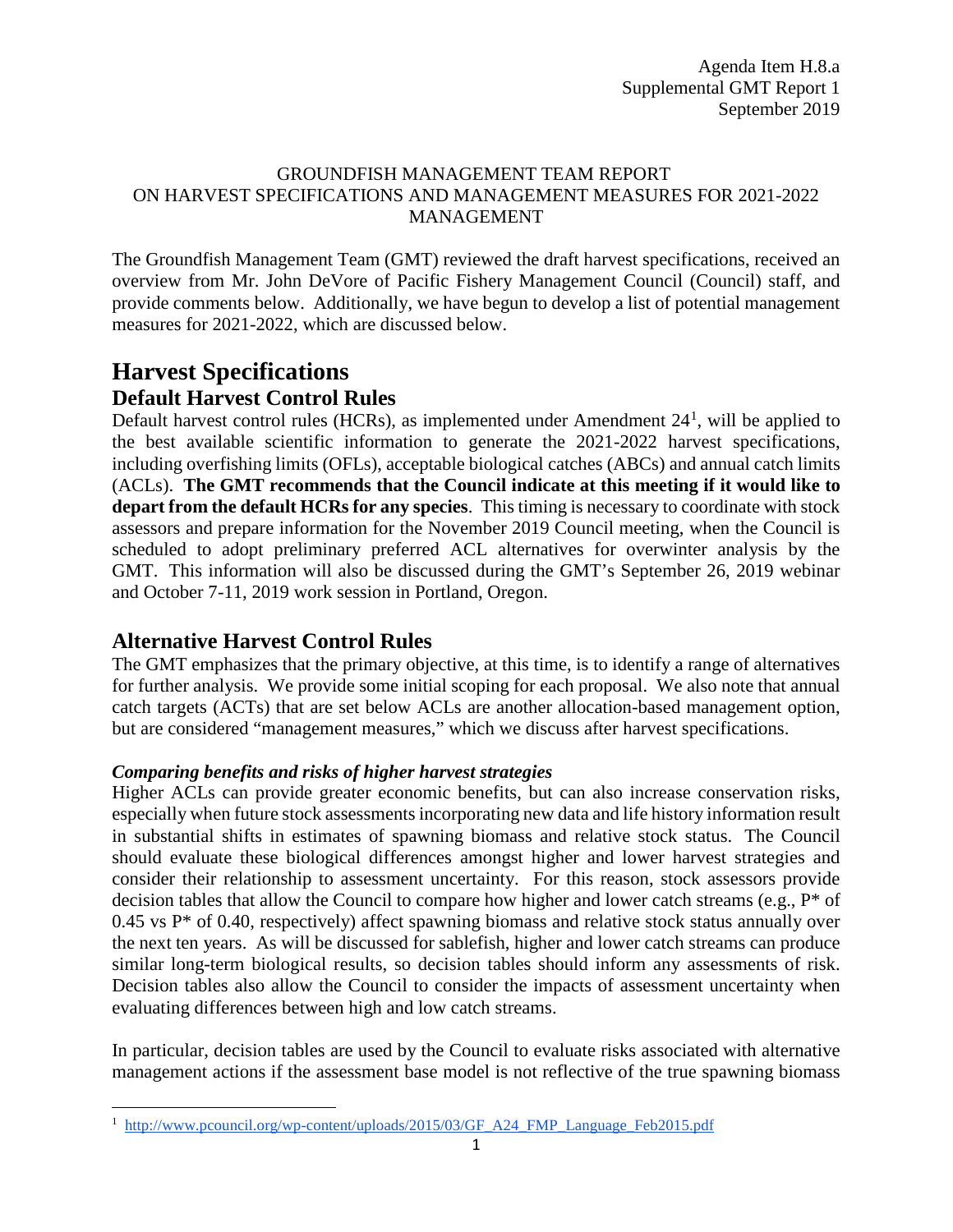and relative stock status. This evaluation is done by comparing high and low catch streams under the "lower state of nature" and provides one means of evaluating the "risks of getting it wrong". The lower state of nature is designed to be representative of a less optimistic view of the stock based on the uncertainty estimated within the base model. Decision tables highlight the level of risk, low or high, associated with alternative management actions across plausible ranges of the stock, and thus are a useful tool to inform management actions.

[Table 1](#page-1-0) shows a potential range of alternative harvest specifications for 2021-2022, which are described further below.

| #              | <b>Stock</b>                               | <b>Default HCR</b>                  | <b>Alternative 1</b>                                                        | <b>Alternative 2</b>                                         |
|----------------|--------------------------------------------|-------------------------------------|-----------------------------------------------------------------------------|--------------------------------------------------------------|
|                | Shortbelly RF                              | ABC $P^*$ of 0.4,<br>$ACL = 500$ mt | Use the same PPA selected<br>under H.6 2020 shortbelly RF<br>specifications | Manage as an<br><b>Ecosystem Component</b><br><b>Species</b> |
| $\overline{2}$ | Oregon black $RF$ ABC $P^*$ of 0.45        |                                     | "Case-by-case" ABC set $= 2020$<br>ABC of 512 mt                            | N/A                                                          |
|                | Cowcod South of<br>$40^{\circ}$ 10' N lat. | ABC $P^*$ of 0.45                   | ABC $P^*$ of 0.40                                                           | ABC $P^*$ of 0.30                                            |
| $\overline{4}$ | Petrale sole                               | $ACL=ABC P^*$ of<br>0.45            | Constant 3,200 ACL                                                          | ABC $P^*$ of 0.40                                            |
| 5              | Sablefish                                  | ABC $P*$ of 0.40                    | ABC $P^*$ of 0.45                                                           | N/A                                                          |

<span id="page-1-0"></span>**Table 1. Alternative harvest specifications proposed by the GMT for 2021-2022 for Council consideration.** 

# *1 - Shortbelly Rockfish*

The GMT extensively discussed the subject of shortbelly rockfish bycatch associated with midwater trawl fisheries under Agenda Item H.6. at this meeting [\(Agenda Item H.6.a, Supplemental](https://www.pcouncil.org/wp-content/uploads/2019/09/H6a_Sup_GMT_Rpt1_SEPT2019BB.pdf)  [GMT Report 1, September 2019\)](https://www.pcouncil.org/wp-content/uploads/2019/09/H6a_Sup_GMT_Rpt1_SEPT2019BB.pdf). The GMT recommended increasing the No Action ACL of 500 mt for 2020, as this ACL was exceeded in 2018 and 2019, and is likely to be exceeded again in 2020. This default ACL was set at ~10 percent of the ABC to protect shortbelly rockfish, while not constraining mid-water trawl fisheries. Using specifications for 2020 adopted under Agenda Item H.6. at this meeting, or classifying shortbelly rockfish as an ecosystem component species, should protect shortbelly rockfish while avoiding negative socio-economic impacts associated with early fishery closures.

### *2 - Oregon Black Rockfish*

The No Action 2021-2022 ABCs for Oregon black rockfish (479 mt and 474 mt, respectively) are based on using the maximum  $P^*$  of 0.45 and the new time-varying sigmas that account for the age of the assessment. The Oregon Department of Fish and Wildlife (ODFW) is requesting a case-bycase ABC that is set equal to the 2020 ABC (512 mt), which uses the previous sigma value of 0.72. This alternative harvest specification for 2021-2022 would stabilize harvest goals and provide consistency for the fishery in the present. Additionally, this option would allow future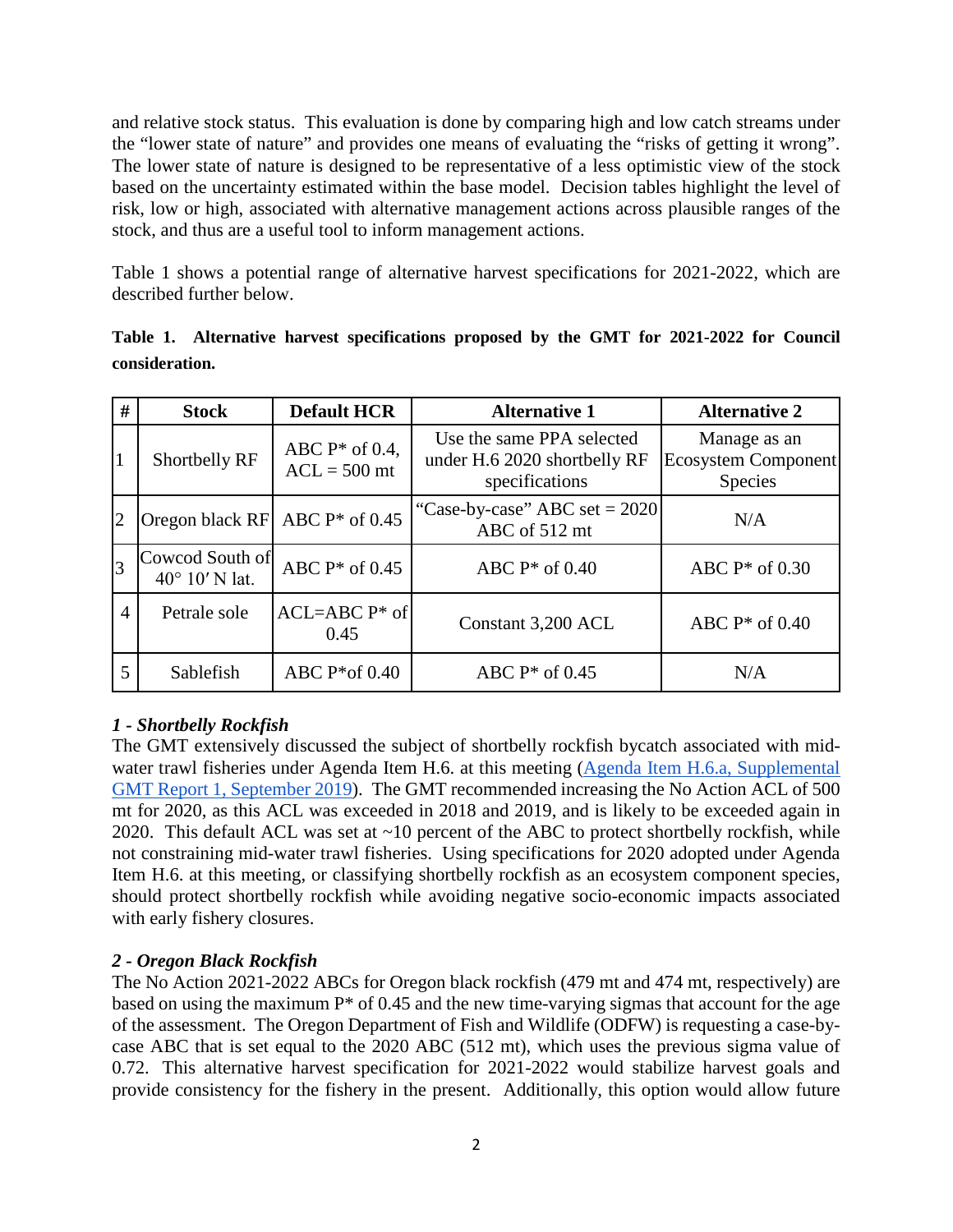specifications to be informed by ODFW's incorporation of new hydroacoustic survey results describing current information on biomass in Oregon waters into a new full assessment in 2021.

#### *3 - Cowcod South of 40° 10′ N lat.*

As a reminder, a Depletion-Based Stock Reduction Analysis (DB-SRA) was used to estimate the OFL for the stock found in the area between 40° 10′ and 34° 27′ N. lat. and full assessment for the stock south of 34 ° 27′ lat. The OFLs for the two areas are summed to produce the OFL for cowcod south of 40° 10′ N. lat. The most recent assessments for cowcod indicated the stock in the area between 40° 10′ and 34° 27′ N. lat. is in an upward trajectory and the stock south of 34° 27′ N. lat. is rebuilt. Due to the updated status a  $P^*$  of 0.45 was applied to each area to produce the ABCs. The ACLs for each area were set to equal to the ABC, and ABCs were then summed for a south of 40° 10′ N. lat. ABC. However, uncertainty in the analysis suggests that the Council should remain cautious in selecting an ACL for cowcod south of 40° 10′ N lat. Two alternatives are provided at levels that are precautionary compared to the default: P\* of 0.40 and P\* of 0.30. These alternatives provide harvest goals similar to the maximum sustainable yield based on spawning biomass at 40 percent or a low state of nature. The resulting 2021 ACLs from the alternatives would be 84 mt for P\* of 0.40 or 58 mt for P\* of 0.30. The Council could also choose the default ACL (98mt), but use an ACT resulting from one of these alternatives to mitigate impacts. Any of these options would provide relief to fisheries that have been constrained by cowcod while continuing to protect the species.

#### *4 - Petrale Sole*

The 2019 petrale sole update assessment noted several items of concern. Three strong recruitment years (2006, 2007, and 2008), as well as reduced harvests, were instrumental in quickly rebuilding the stock after the overfished declaration in 2009. However, these large year classes currently contribute a small proportion to the petrale sole spawning biomass of the present, due to being fished down and/or natural mortality. Since 2013, petrale sole recruitment is estimated to have been below the long-term average. Additionally, the assessment noted that the 2018 biomass estimate from the bottom trawl survey declined relative to previous years, and that the assessment model failed to fit this data point well. 2019 and 2020 data from the bottom trawl survey should be analyzed to determine whether the low 2018 data point was due to random sampling variation or a true decline in petrale sole biomass. Finally, the next full or update assessment of petrale sole will include new fecundity data. A sensitivity analysis using the new fecundity data for petrale sole from this year's update assessment showed that this information is likely to result in estimating a slightly more depleted stock.

The 2021-2022 ABC estimates from the 2019 update assessment reflect an increase to the potential ACL of greater than 20 percent relative to the 2019-2020 harvest specifications. In the short-term, full attainment of the 2021-2022 ABCs have a low likelihood of declining the stock below the management target of 25 percent. However, the areas of uncertainty described above indicate that a more conservative harvest goal in the short-term may mitigate future risks. To increase longterm fishery stability, an ACL of 3,200 mt (Alternative 1) could avoid imposing economic hardships to the fishery while implementing precautionary measures.

An alternative to setting a constant ACL below the ABC would be to implement a precautionary P\* of 0.40 (Alternative 2; [Table 3\)](#page-4-0). The application of a P\* of 0.40 would result in higher ACLs for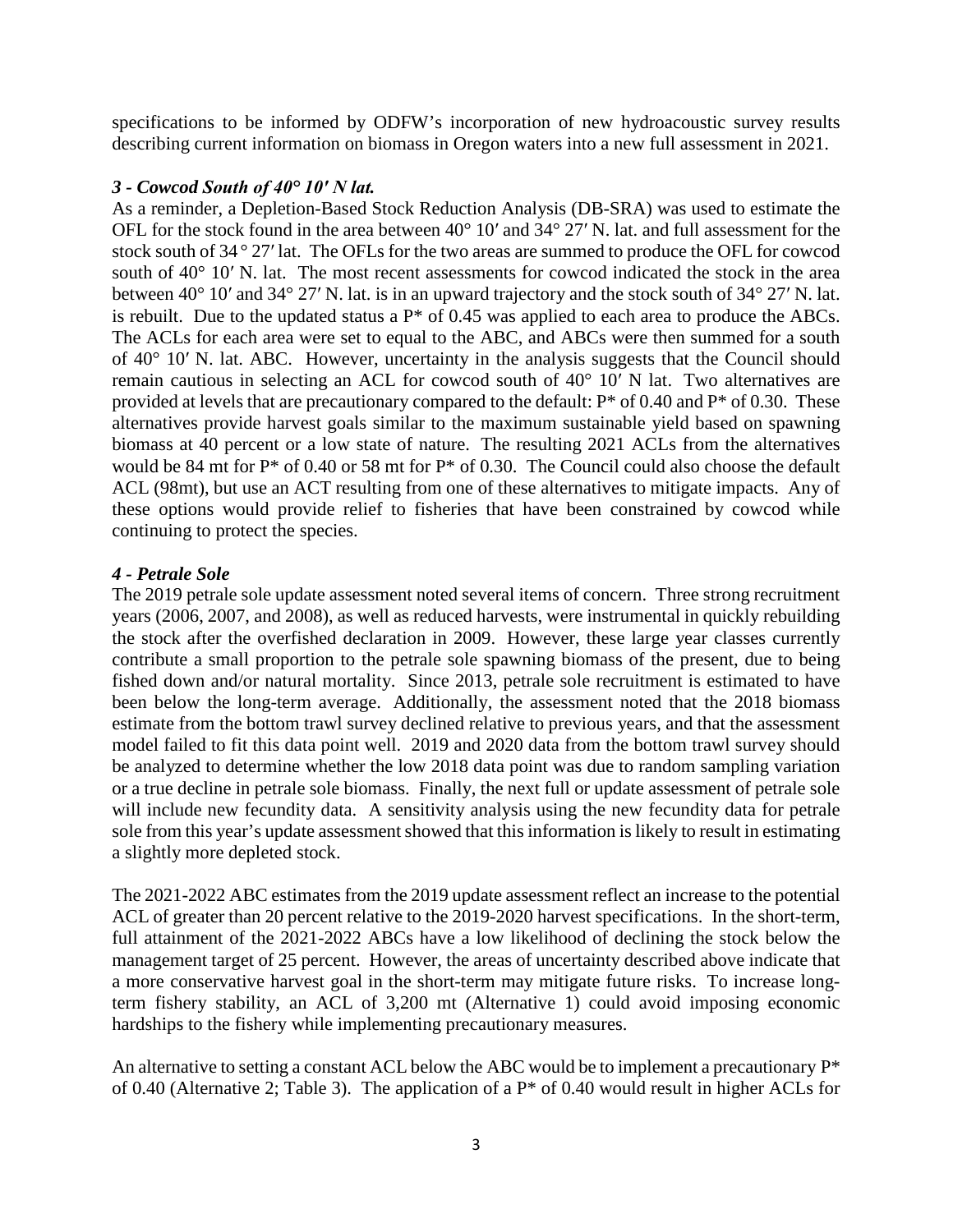2021-2022; for example, the 2021 and 2022 ACLs would be 3,8343 mt and 3,455 mt respectively, compared to a fixed ACL of 3,200 mt.

The GMT and the GAP discussed Alternatives 1 and 2 and the difficulty in assessing short-term compared to long-term benefits when selecting an ACL. Both advisory bodies agreed that alternative projections could help quantify these potential trade-offs based on this year's petrale sole update assessment. The GMT and the GAP will collaborate in the creation of a list of alternative catch projections. This will inform discussions at the November Council meeting to select an ACL based on the trade-offs and risks associated with future actions.

| Year | OFL (mt) | $ABC$ (mt) | <b>Spawning Biomass (mt)</b> | <b>Relative Biomass (proportion)</b> |
|------|----------|------------|------------------------------|--------------------------------------|
| 2019 | 3,042    | 2,908      | 13,078                       | 0.39                                 |
| 2020 | 2,976    | 2,845      | 12,558                       | 0.38                                 |
| 2021 | 4,402    | 4,115      | 12,019                       | 0.36                                 |
| 2022 | 3,936    | 3,660      | 10,799                       | 0.32                                 |
| 2023 | 3,634    | 3,365      | 10,038                       | 0.30                                 |
| 2024 | 3,470    | 3,199      | 9,655                        | 0.29                                 |
| 2025 | 3,402    | 3,120      | 9,523                        | 0.29                                 |
| 2026 | 3,392    | 3,097      | 9,527                        | 0.29                                 |
| 2027 | 3,406    | 3,096      | 9,580                        | 0.29                                 |
| 2028 | 3,425    | 3,097      | 9,635                        | 0.29                                 |
| 2029 | 3,442    | 3,098      | 9,677                        | 0.29                                 |
| 2030 | 3,452    | 3,093      | 9,701                        | 0.29                                 |

**Table 2. Future OFL and ABC projections for petrale sole under the default HCR (ACL=ABC, P\* of 0.45).**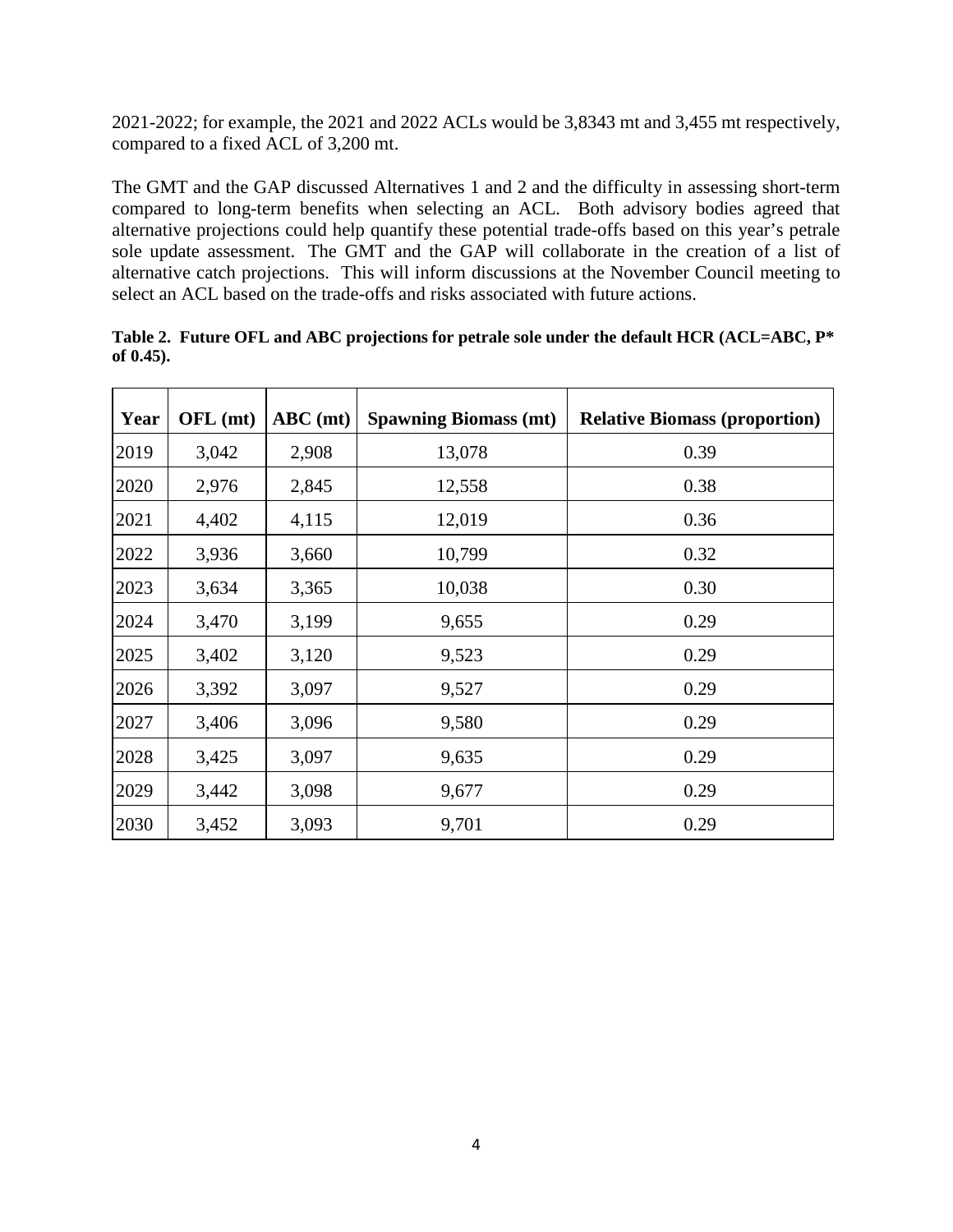| Year | OFL (mt) | $ABC$ (mt) | <b>Spawning Biomass (mt)</b> | <b>Relative Biomass (proportion)</b> |
|------|----------|------------|------------------------------|--------------------------------------|
| 2019 | 4,774    | 2,908      | 13,078                       | 0.39                                 |
| 2020 | 4,592    | 2,845      | 12,558                       | 0.38                                 |
| 2021 | 4,402    | 3,843      | 12,019                       | 0.36                                 |
| 2022 | 3,998    | 3,455      | 10,961                       | 0.33                                 |
| 2023 | 3,741    | 3,202      | 10,315                       | 0.31                                 |
| 2024 | 3,608    | 3,060      | 10,012                       | 0.30                                 |
| 2025 | 3,564    | 2,994      | 9,941                        | 0.30                                 |
| 2026 | 3,573    | 2,973      | 9,993                        | 0.30                                 |
| 2027 | 3,605    | 2,971      | 10,091                       | 0.30                                 |
| 2028 | 3,643    | 2,976      | 10,194                       | 0.31                                 |
| 2029 | 3,676    | 2,974      | 10,280                       | 0.31                                 |
| 2030 | 3,705    | 2,968      | 10,351                       | 0.31                                 |

<span id="page-4-0"></span>**Table 3. Future OFL and ABC projections for petrale sole under the default HCR (ACL=ABC, P\* of 0.40).** 

#### *5 - Sablefish*

The current  $P^*$  of 0.40 for sablefish arose when the stock was in the precautionary zone. During the 2019 stock assessment review (STAR) panel, this was attributed to overfishing occurring due to future OFL projections assuming average recruitment (from the stock recruit curve), while actual recruitments were lower.

Sablefish are now projected to be healthy, with the relative stock status increasing above 40 percent beginning in 2020, largely driven by a strong 2016 year-class, even under the low state of nature provided in the decision [\(Table 4\)](#page-5-0). A higher  $P^*$  of 0.45 could result in greater economic benefits by increasing the combined (north and south of 36° N lat.) ACLs by 500-600 mt.

As shown in the sablefish decision table [\(Table 4\)](#page-5-0), the "consequences of getting it wrong" are similar under the low state of nature and under both the default  $P^*$  of 0.40 and  $P^*$  of 0.45: both result in similar annual spawning biomass and annual depletion estimates, as well as having similar long-term depletion estimates (i.e., 34% P\* of 0.45 and 36% P\* of 0.45 by 2030), assuming that the low state of nature reflects the true state of the stock. The sablefish decision table assumes that the full ACLs (i.e., coastwide ABC) would be caught each year and beyond, but actual removals could be lower because historical attainments south of 36° N lat. have been well under the ACL. Hence, the decision table may overestimate the actual risk to the stock based on historical attainments.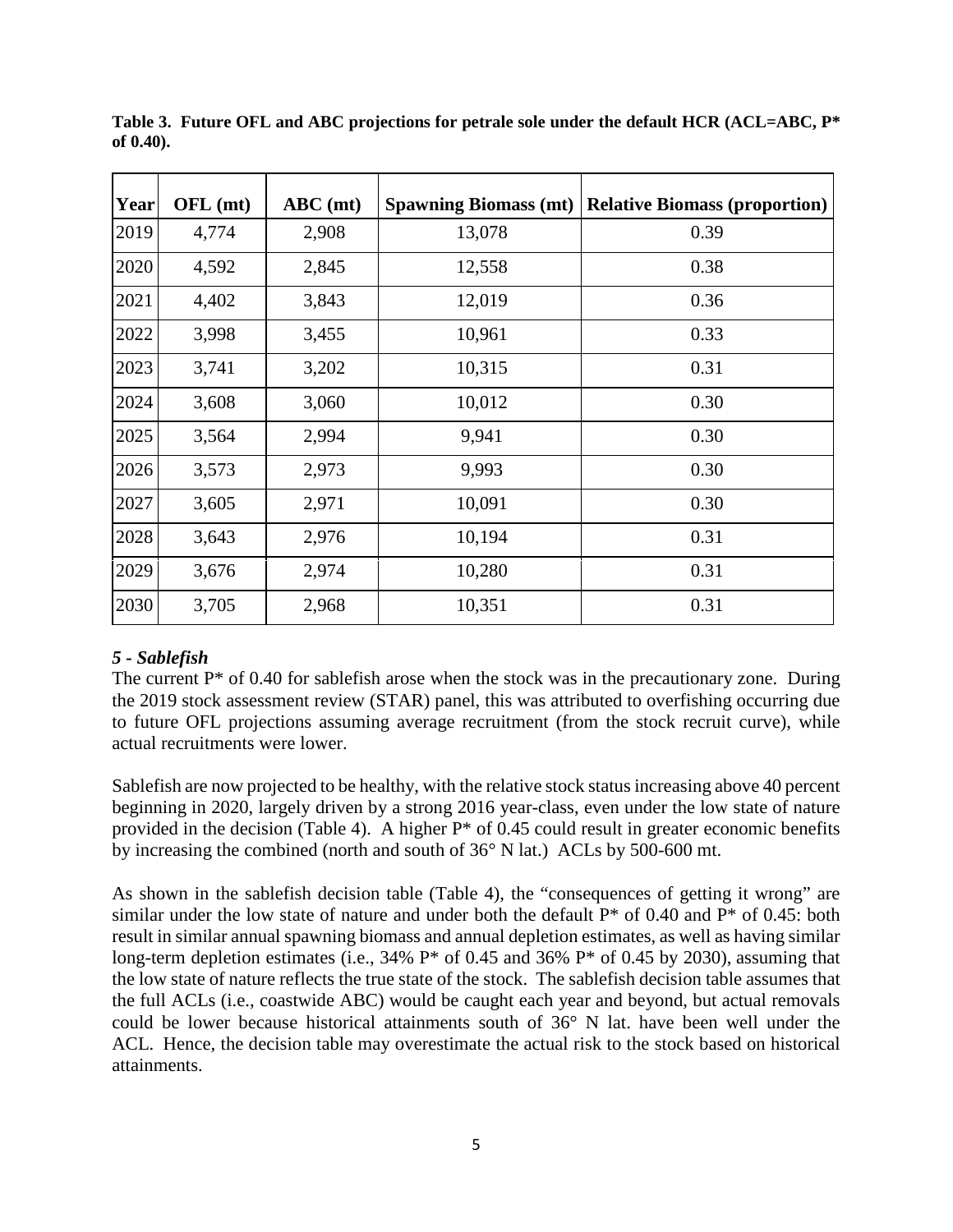<span id="page-5-0"></span>**Table 4. Decision table from the [2019 sablefish stock assessment](https://www.pcouncil.org/wp-content/uploads/2019/08/H5_Att7_Sablefish_Full_E-Only_SEPT2019BB.pdf) that compares the potential outcomes for each state of nature under alternative P\* values. The results from the P\* of 0.35 are projected to be similar to what would occur with a P\* of 0.45 under the "reduced catch scenario".**

Table f. Decision table of 12-year projections of spawning stock biomass (SSB) and % unfished (depletion) for alternative states of nature (columns) and management options (rows) beginning in 2019. The low and high states of nature are based on the 2019 SSB  $\pm$  1.15 base model SSB standard deviation. The fixed value of unfished recruitment was used to find each state of nature. The results are conditioned on the 2019 and 2020 catches, provided by the Pacific Fisheries Management Council Groundfish Management Team (GMT), being achieved exactly. The low and high catch streams are based on the GMT's requested  $P^*$  values of 0.35 and 0.45.

|                |      |             |            | Low state $(0.25)$ |            | Base $(0.5)$ |            | High state $(0.25)$ |
|----------------|------|-------------|------------|--------------------|------------|--------------|------------|---------------------|
| Catch scenario | Year | Total catch | <b>SSB</b> | Depletion          | <b>SSB</b> | Depletion    | <b>SSB</b> | Depletion           |
| $P^* = 0.35$   | 2019 | 6,145       | 42,968     | 38%                | 57,444     | 39%          | 71,915     | 41%                 |
|                | 2020 | 6,288       | 47,594     | 42%                | 63,350     | 43%          | 79,161     | 45%                 |
|                | 2021 | 7,644       | 51,414     | 45%                | 68,120     | 46%          | 84,950     | 49%                 |
|                | 2022 | 7,269       | 51,922     | 46%                | 69,059     | 47%          | 86,290     | 50%                 |
|                | 2023 | 7,064       | 51,094     | 45%                | 68,740     | 47%          | 86,292     | 50%                 |
|                | 2024 | 6,849       | 49,847     | 44%                | 68,316     | 46%          | 86,367     | 50%                 |
|                | 2025 | 6,668       | 48,544     | 43%                | 68,079     | 46%          | 86,781     | 50%                 |
|                | 2026 | 6,513       | 47,297     | 41%                | 68,038     | 46%          | 87,474     | 50%                 |
|                | 2027 | 6,382       | 46,136     | 40%                | 68,145     | 46%          | 88,349     | 51%                 |
|                | 2028 | 6,279       | 45,063     | 40%                | 68,354     | 46%          | 89,327     | 51%                 |
|                | 2029 | 6,182       | 44,064     | 39%                | 68,629     | 46%          | 90,356     | 52%                 |
|                | 2030 | 6,105       | 43,135     | 38%                | 68,953     | 47%          | 91,411     | 53%                 |
| $P^* = 0.4$    | 2019 | 6,145       | 42,968     | 38%                | 57,444     | 39%          | 71,915     | 41%                 |
|                | 2020 | 6,288       | 47,594     | 42%                | 63,350     | 43%          | 79,161     | 45%                 |
|                | 2021 | 8,208       | 51,414     | 45%                | 68,120     | 46%          | 84,950     | 49%                 |
|                | 2022 | 7,811       | 51,636     | 45%                | 68,778     | 47%          | 86,008     | 49%                 |
|                | 2023 | 7,599       | 50,517     | 44%                | 68,177     | 46%          | 85,727     | 49%                 |
|                | 2024 | 7,388       | 48,988     | 43%                | 67,482     | 46%          | 85,532     | 49%                 |
|                | 2025 | 7,207       | 47,411     | 42%                | 66,984     | 45%          | 85,685     | 49%                 |
|                | 2026 | 7,055       | 45,902     | 40%                | 66,691     | 45%          | 86,129     | 49%                 |
|                | 2027 | 6,930       | 44,489     | 39%                | 66,555     | 45%          | 86,761     | 50%                 |
|                | 2028 | 6,837       | 43,169     | 38%                | 66,525     | 45%          | 87,503     | 50%                 |
|                | 2029 | 6,752       | 41,925     | 37%                | 66,564     | 45%          | 88,300     | 51%                 |
|                | 2030 | 6,679       | 40,750     | 36%                | 66,652     | 45%          | 89,126     | 51%                 |
| $P^* = 0.45$   | 2019 | 6,145       | 42,968     | 38%                | 57,444     | 39%          | 71,915     | 41%                 |
|                | 2020 | 6,288       | 47,594     | 42%                | 63,350     | 43%          | 79,161     | 45%                 |
|                | 2021 | 8,791       | 51,414     | 45%                | 68,120     | 46%          | 84,950     | 49%                 |
|                | 2022 | 8,375       | 51,342     | 45%                | 68,488     | 46%          | 85,717     | 49%                 |
|                | 2023 | 8,158       | 49,920     | 44%                | 67,594     | 46%          | 85,142     | 49%                 |
|                | 2024 | 7,946       | 48,097     | 42%                | 66,618     | 45%          | 84,666     | 49%                 |
|                | 2025 | 7,758       | 46,241     | 41%                | 65,851     | 45%          | 84,551     | 49%                 |
|                | 2026 | 7,614       | 44,468     | 39%                | 65,304     | 44%          | 84,740     | 49%                 |
|                | 2027 | 7,499       | 42,799     | 38%                | 64,918     | 44%          | 85,125     | 49%                 |
|                | 2028 | 7,401       | 41,226     | 36%                | 64,643     | 44%          | 85,624     | 49%                 |
|                | 2029 | 7,331       | 39,739     | 35%                | 64,445     | 44%          | 86,188     | 50%                 |
|                | 2030 | 7,275       | 38,320     | 34%                | 64,296     | 44%          | 86,782     | 50%                 |

To better model likely catch amounts in the south, the GMT requested a "reduced catch scenario" that assumes the north would catch their full ACL, and the south would remain near their recent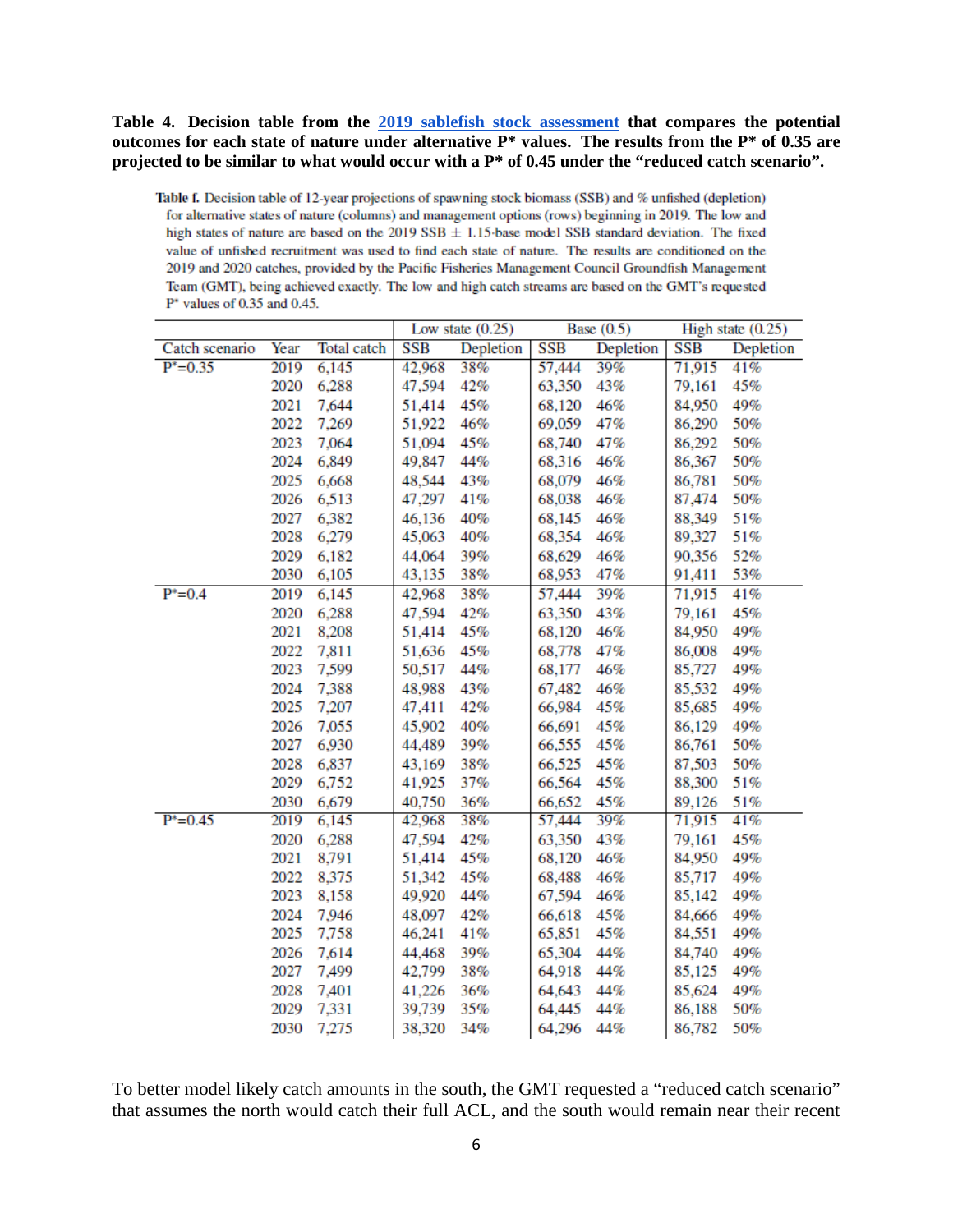(2011-2018) high of 600 mt. Due to time constraints, the stock assessment team (STAT) was only able to produce a second decision table for the P\* of 0.40 of the reduced catch scenario, which projects the depletion would remain above 40 percent long-term under the lower state of nature. This is higher than the main decision table assuming full ACL removals in both management areas (i.e., coastwide ABC), which would decrease to 36 percent long-term under the lower state of nature. The STAT did however indicate that the results of a higher P\* of 0.45 under the "reduced catch scenario" would be similar to the P\* of 0.35 under the main decision table (assuming full ACL removals) as the catches would be similar, and this would keep the stock above 38 percent long-term under the low state of nature.

The GMT notes that actual future catches could be between full ACL removals (in both areas which would equal the coastwide ABC) and the "reduced catch scenario", as there is a proposal under Agenda Item H.8. to remove limited entry (LE) and open access (OA) daily and weekly sablefish trip limits and retain only bi-monthly trip limit. Additionally, there may be proposals to adjust the outer boundary of the Western Cowcod Conservation Area (CCA) and the Non-Trawl Rockfish Conservation Area (RCA) in the southern California bight under the Non-Trawl RCA Modification agenda item slated to begin in March 2020. Bi-monthly trip limits south of 36° N. lat. could provide more flexibility with landings to the southern LE and OA fixed gear fleet and the adjustments to the conservation areas may provide more access to deepwater sablefish fishing grounds. All of which could increase attainment south of 36° N lat. The most realistic scenario could therefore be between the two decision tables. For a  $P^*$  of 0.45, the stock would be projected to remain above 34 percent (full ABC removals) and 38 percent ("reduced catch scenario") longterm under the lower state of nature. For a  $P^*$  of 0.40, the stock would be projected to remain above 36 percent (full ABC removals) and 41 percent ("reduced catch scenario") long-term under the lower state of nature. The GMT does not see enough contrast between the full ABC and "reduced catch scenarios" projections to merit requesting new, "more realistic" catch scenarios.

Sablefish is one of the most economically important stocks on the West Coast, and the P\* choice will be one of the most important harvest specifications decisions made during the 2021-22 cycle. The Council has long taken a precautionary approach for sablefish and that, along with strong recent recruitment, has led to the stock becoming healthy (under the base model). Stocks assessments will always be uncertain, so one of the best ways to appropriately manage the stock would be more regular full or update assessments that could detect declines in relative abundance and better project dynamic recruitments and inform more nimble management.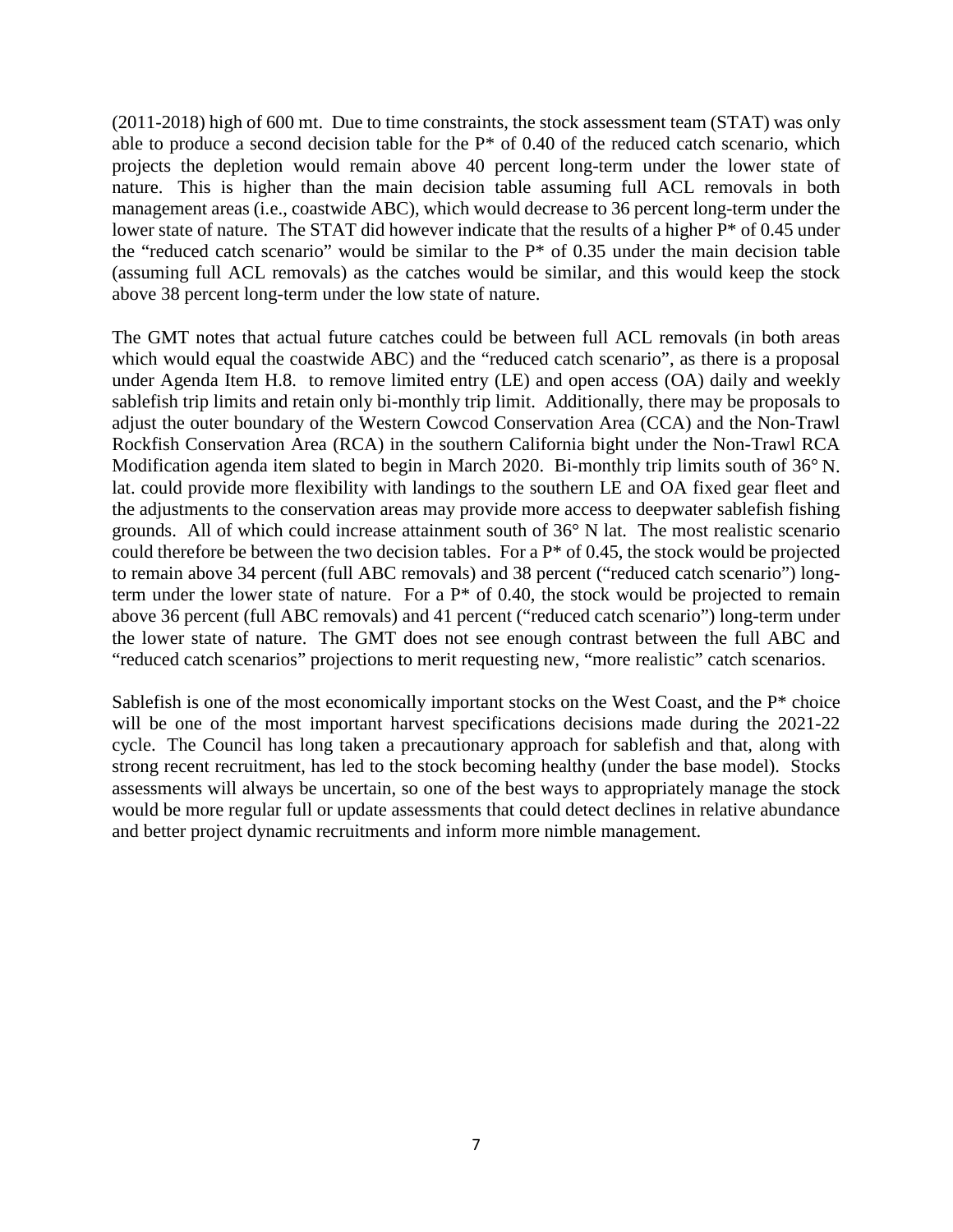<span id="page-7-0"></span>**Table 5. 10-year projections for a P\*of 0.40 with the "reduced catch scenario" that assumes the north with catch their full ACL each year and the south will catch 600 mt which is near their recent high***.* Actual attainments in the south could increase if modifications to CCA and non-trawl RCA south of 36° N lat. provide access to sablefish fishing grounds, so the most realistic catch scenario results could be between these and the full ACL removals (**[Table 5](#page-7-0)[Table 4](#page-5-0)**).

|      |                            |                                                 |                                                   | <b>Low State</b>                       |                  | <b>Base</b>                     |                  | <b>High State</b>                      |                  |
|------|----------------------------|-------------------------------------------------|---------------------------------------------------|----------------------------------------|------------------|---------------------------------|------------------|----------------------------------------|------------------|
| Year | <b>Total Catch</b><br>(mt) | Take north<br>of $36^{\circ}$ N.<br>$lat.$ (mt) | Take<br>south of<br>$36^\circ$ N.<br>lat.<br>(mt) | <b>Spawn</b><br><b>Biomass</b><br>(mt) | <b>Depletion</b> | Spawn<br><b>Biomass</b><br>(mt) | <b>Depletion</b> | <b>Spawn</b><br><b>Biomass</b><br>(mt) | <b>Depletion</b> |
| 2019 | 6,145                      |                                                 |                                                   | 42,968                                 | 37.7%            | 57,444                          | 38.9%            | 71,915                                 | 41.3%            |
| 2020 | 6,288                      |                                                 |                                                   | 47,594                                 | 41.7%            | 63,350                          | 42.9%            | 79,161                                 | 45.5%            |
| 2021 | 8,208                      | 6,057                                           | 600                                               | 51,414                                 | 45.1%            | 68,120                          | 46.1%            | 84,950                                 | 48.8%            |
| 2022 | 7,811                      | 5,765                                           | 600                                               | 52,421                                 | 46.0%            | 69,528                          | 47.1%            | 86,783                                 | 49.9%            |
| 2023 | 7,599                      | 5,608                                           | 600                                               | 52,084                                 | 45.7%            | 69,648                          | 47.1%            | 87,260                                 | 50.1%            |
| 2024 | 7,388                      | 5,453                                           | 600                                               | 51,294                                 | 45.0%            | 69,625                          | 47.1%            | 87,770                                 | 50.4%            |
| 2025 | 7,207                      | 5,319                                           | 600                                               | 50,399                                 | 44.2%            | 69,742                          | 47.2%            | 88,569                                 | 50.9%            |
| 2026 | 7,055                      | 5,207                                           | 600                                               | 49,518                                 | 43.4%            | 70,014                          | 47.4%            | 89,606                                 | 51.5%            |
| 2027 | 6,930                      | 5,115                                           | 600                                               | 48,684                                 | 42.7%            | 70,400                          | 47.7%            | 90,786                                 | 52.2%            |
| 2028 | 6,837                      | 5,045                                           | 600                                               | 47,905                                 | 42.0%            | 70,858                          | 48.0%            | 92,036                                 | 52.9%            |
| 2029 | 6,752                      | 4,983                                           | 600                                               | 47,173                                 | 41.4%            | 71,354                          | 48.3%            | 93,307                                 | 53.6%            |
| 2030 | 6,679                      | 4,929                                           | 600                                               | 46,486                                 | 40.8%            | 71,874                          | 48.7%            | 94,575                                 | 54.3%            |

#### *Request for a SSC review of the methods used to apportion sablefish ACLs*

Stock assessments which produce OFL and ABC projections are often conducted over broad areas that cross important management lines. In these cases, the ABC must be apportioned by management area to determine area-specific ACLs. The STATs develop the apportionment methods, which are reviewed during the STAR panel and by the SSC. The STATs use the best scientific information available to base the apportionment on the distribution of the stock by management area.

The 2019 sablefish stock assessment is a coastwide assessment that produces OFL and ABC projections. The coastwide ABC is then apportioned north and south of 36° N. lat. to determine ACLs for each management area based on the long-term (2003-2018) average ratio of annual trawl survey swept area biomass estimates by area. As shown in [Figure 1,](#page-8-0) a rolling 5-year average better fits the survey biomass distributions in recent years and has lower statistical error.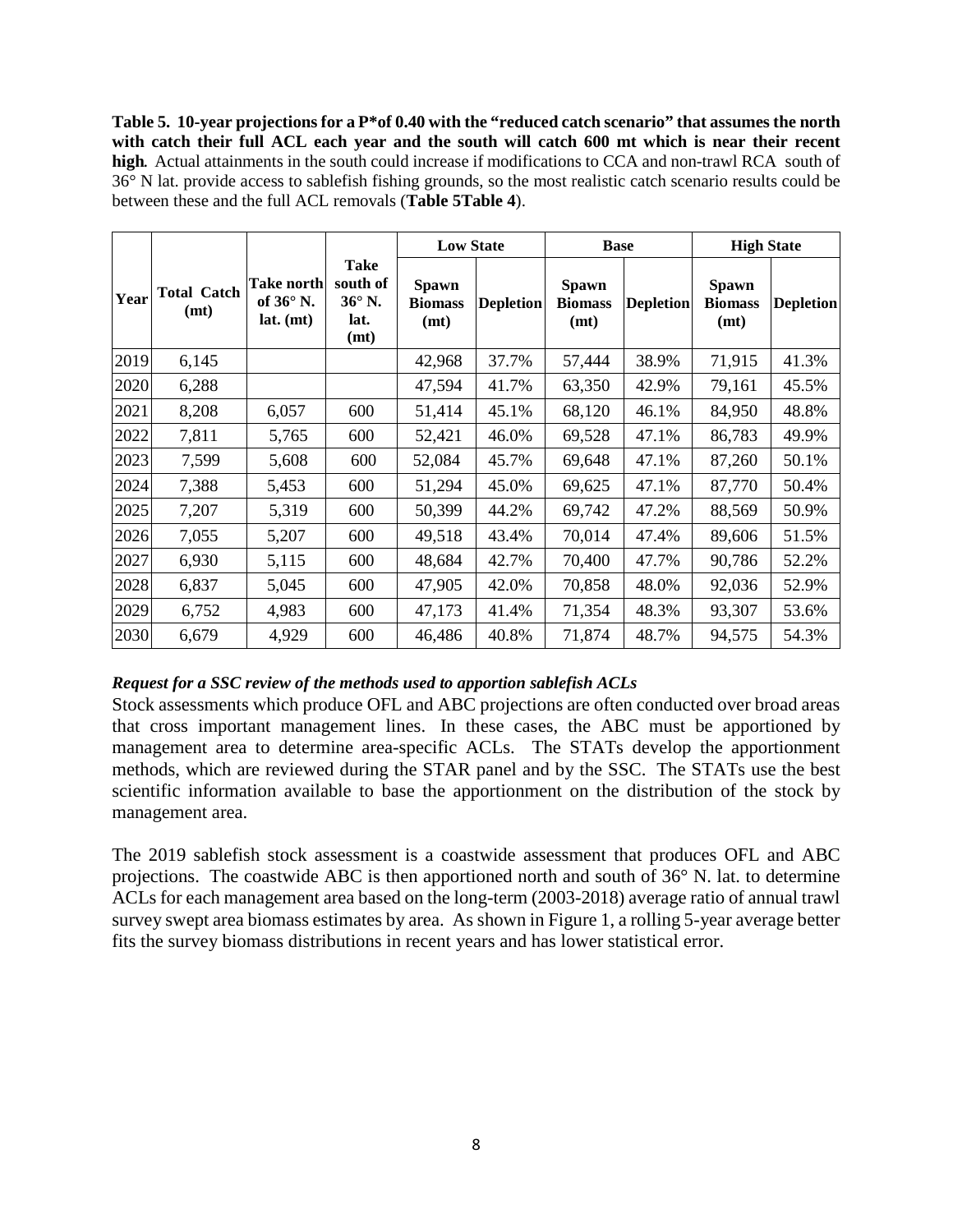

#### <span id="page-8-0"></span>**Figure 1. The annual proportions of estimated biomass of sablefish observed in the bottom trawl survey from north and south of 36° N. lat. (solid lines) and approaches for apportioning the coastwide ABC to the ACLs for each area based on those data (dotted lines).**

The SSC was given a short briefing at this meeting in regard to alternative sablefish ACL apportionment methods. They would be willing to conduct a review of the GMT's proposed methods during the November 2019 Council meeting if they received a proposal by the advanced briefing book deadline. If a new method were endorsed (e.g., rolling 5-year average), then those new ACL apportionments would be reflected in all sablefish harvest specification alternatives (e.g., P\*of 0.40 and P\* of 0.45) that the Council adopts. **The GMT recommends that the Council request the SSC review the GMT's proposed sablefish ACL apportionment methods at the November 2019 Council meeting.** The GMT proposal could also consider alternative methods (e.g., a 3-year average).

### **Recommendations**

- **(1) The GMT recommends the Council provide guidance on the potential range of alternative harvest specifications for 2021-2022, which are shown in [Table 1.](#page-1-0)**
- **(2) The GMT recommends that the Council request the SSC review the GMT's proposed sablefish ACL apportionment methods at the November 2019 Council meeting.**

# **Management Measures**

### **Annual Catch Targets**

While the Council could select an ACL lower than the ABC to account for management uncertainty, another approach could be the use of an ACT. ACTs are soft targets, not hard caps, and are useful when there is unusually high uncertainty in projections of fishery impacts or delays in monitoring inseason catches.

### **Preliminary Range of Management Measures**

Under this agenda item, the Council must adopt a preliminary range of management measures. Adopting the measures at this meeting provides the GMT with a preliminary list of management measures for our October work session and allows for more substantive feedback to Council at the November meeting.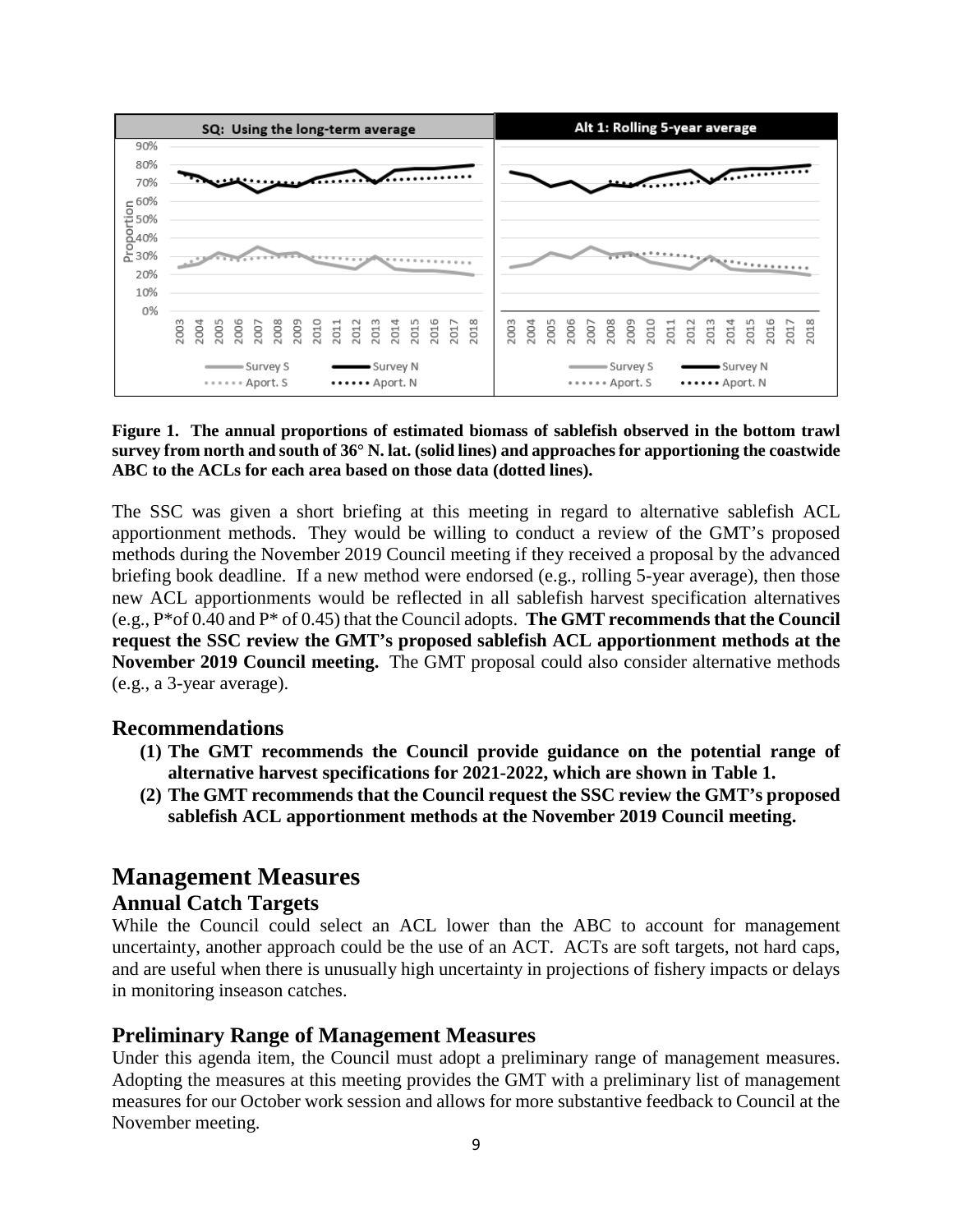Per the new prioritization process adopted by the Council in March 2019, new management issues should be presented and prioritized by the Council through the regular groundfish prioritization agenda item. The Council can continue to prioritize new management measures brought up under this agenda item by scheduling them as stand-alone agenda items on the year-at-a-glance. In order to best utilize this process and provide increased transparency to constituents, the GMT suggests the Council *not* include emerging management issues in the 2021-2022 Harvest Specifications and Management Measures. Providing analysis to support changes on such issues would detract from our ability to engage on prioritized stand-alone agenda items, such as changes to the non-trawl spatial management tools and gear switching/sablefish area management. The GMT has been given guidance by NMFS that management measures in the 2021-2022 package be limited to changes to trip limits, bag limits, season structures, and other measures needed to implement the harvest specifications for the biennium.

[Table 6](#page-10-0) lists the allocation measures that we have identified so far. [Table 7](#page-11-0) lists the catch control measures that we have identified so far. The GMT will provide additional information at the November Council meeting on items from this list, from the GAP, and any others that the Council identifies.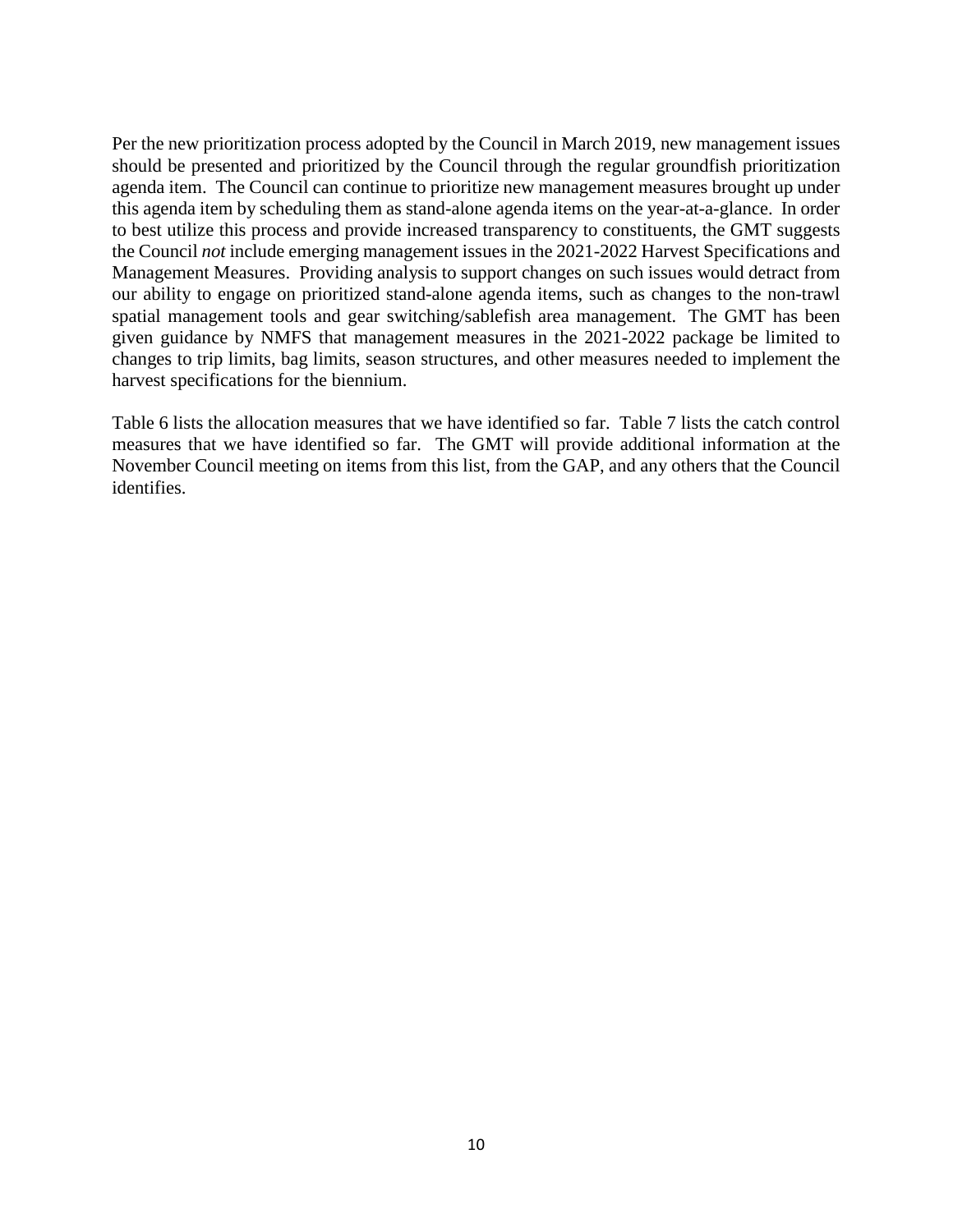<span id="page-10-0"></span>

| Item#<br>(not<br>ranked) | <b>Management Measure</b>                                                                 | Sector(s)<br>affected | <b>Description</b>                                                                                                           |
|--------------------------|-------------------------------------------------------------------------------------------|-----------------------|------------------------------------------------------------------------------------------------------------------------------|
|                          | <b>All Sectors</b>                                                                        |                       |                                                                                                                              |
| 1                        | ACT(s)                                                                                    | All                   | Possibly cowcod                                                                                                              |
| 2                        | Off-the-top deductions (EFPs, Research, IOA, Treaty)                                      | All                   | Anticipating multiple Treaty set-aside changes/updates                                                                       |
| 3                        | Trawl/non-trawl allocations                                                               | All                   | Cowcod, yelloweye, big skate, longnose skate, minor<br>shelf rockfish north, minor shelf rockfish south,<br>bocaccio, canary |
| 4                        | Within trawl allocations                                                                  | Trawl                 | Canary and widow rockfish                                                                                                    |
| 5                        | Within trawl at-sea set-asides                                                            | Trawl                 |                                                                                                                              |
| 6                        | Within non-trawl HGs, or shares                                                           | Non-trawl             | Cowcod, yelloweye, bocaccio south, canary, blackgill,<br>sablefish south of 36°, minor nearshore rockfish north              |
| $\overline{7}$           | Oceana shortbelly $ACL = 1000$ mt, $ACT = 500$ mt (if $ACT$<br>reached, then need new MM) | All                   |                                                                                                                              |
| 8                        | Slope rockfish S of $40^{\circ}$ 10' N lat. switch from A-21 to<br>biennial allocations   | All                   |                                                                                                                              |
| 9                        | Blackgill rockfish harvest guideline                                                      | All                   |                                                                                                                              |

# **Table 6. Allocation measures identified by the GMT, so far, for consideration for 2021-2022.**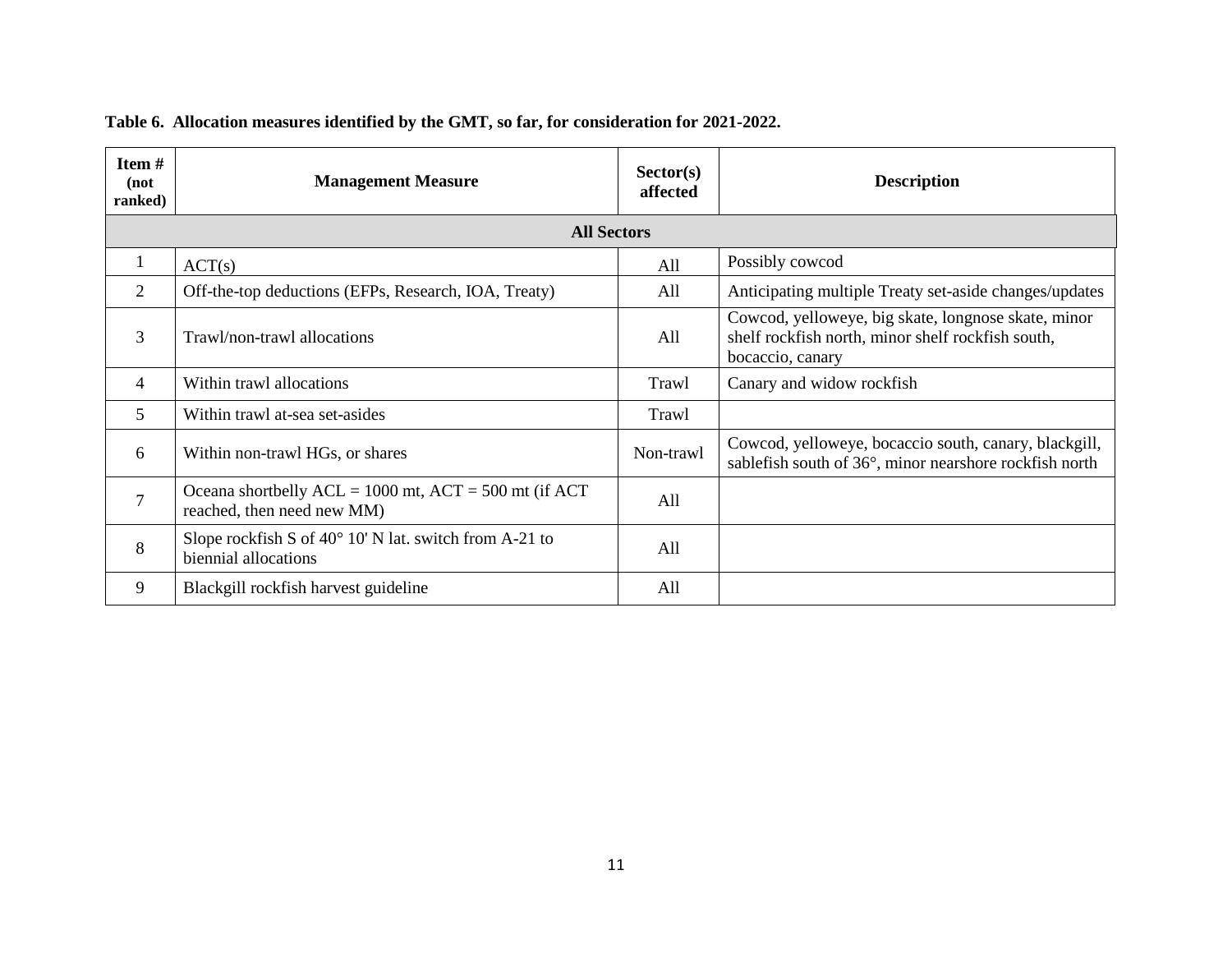### **Table 7. Catch control measures identified by the GMT, so far, for consideration for 2021-2022.**

<span id="page-11-0"></span>

| Item#<br>(not<br>ranked) | <b>Management Measures</b>                                                                                                                                                                                                   | Sector(s)                           | <b>Description</b>                                    |
|--------------------------|------------------------------------------------------------------------------------------------------------------------------------------------------------------------------------------------------------------------------|-------------------------------------|-------------------------------------------------------|
|                          |                                                                                                                                                                                                                              | <b>All Sectors</b>                  |                                                       |
| 1                        | develop accountability measure guidelines for all<br>groundfish stocks in the regulations that clearly<br>define what the NMFS reaction/requirements<br>should be when catch approaches an ACL<br>inseason or exceeds an ACL | All                                 |                                                       |
|                          |                                                                                                                                                                                                                              | <b>Trawl</b>                        |                                                       |
| $\overline{2}$           | management action required if shortbelly<br>rockfish 500 mt ACT is exceeded (Oceana)                                                                                                                                         | Whiting                             | only needed if ACT is implemented                     |
|                          |                                                                                                                                                                                                                              | <b>Non-Trawl</b>                    |                                                       |
| 3                        | double slope and darkblotched (from 4k)<br>bimonthly), separate off darkblotched                                                                                                                                             | LEFG N $40^{\circ}10'$<br>N lat.    |                                                       |
| $\overline{4}$           | triple yellowtail (from 1,000 month)                                                                                                                                                                                         | LEFG N 40°10'<br>N lat.             | shelf stock: consider in CCA/non-trawl RCA standalone |
| 5                        | open yelloweye at 300 lbs bimonthly to get age<br>samples                                                                                                                                                                    | LEFG N $40^{\circ}10'$<br>N lat.    |                                                       |
| 6                        | double lingcod n42 (from 2,000 bimonthly)                                                                                                                                                                                    | LEFG N 40°10'<br>N lat.             | shelf stock: consider in CCA/non-trawl RCA standalone |
| 7                        | move silvergrey from shelf to slope "where they<br>belong"                                                                                                                                                                   | LEFG N $40^{\circ}10'$<br>N lat.    |                                                       |
| 8                        | double POP (from 1800 bimonthly)                                                                                                                                                                                             | LEFG N $40^{\circ}10'$<br>N lat.    |                                                       |
| 9                        | canary 3000 lbs (up from 300 bimonthly)                                                                                                                                                                                      | LEFG N $40^{\circ}10'$<br>N lat.    | shelf stock: consider in CCA/non-trawl RCA standalone |
| 10                       | 2000 lbs. lingcod month (up from 900)                                                                                                                                                                                        | $\overline{OA}$ N 40° 10' N<br>lat. | shelf stock: consider in CCA/non-trawl RCA standalone |
| 11                       | canary 1000 lbs month (up from 300 lbs<br>bimonthly)                                                                                                                                                                         | OA N 40° 10' N<br>lat.              | shelf stock: consider in CCA/non-trawl RCA standalone |